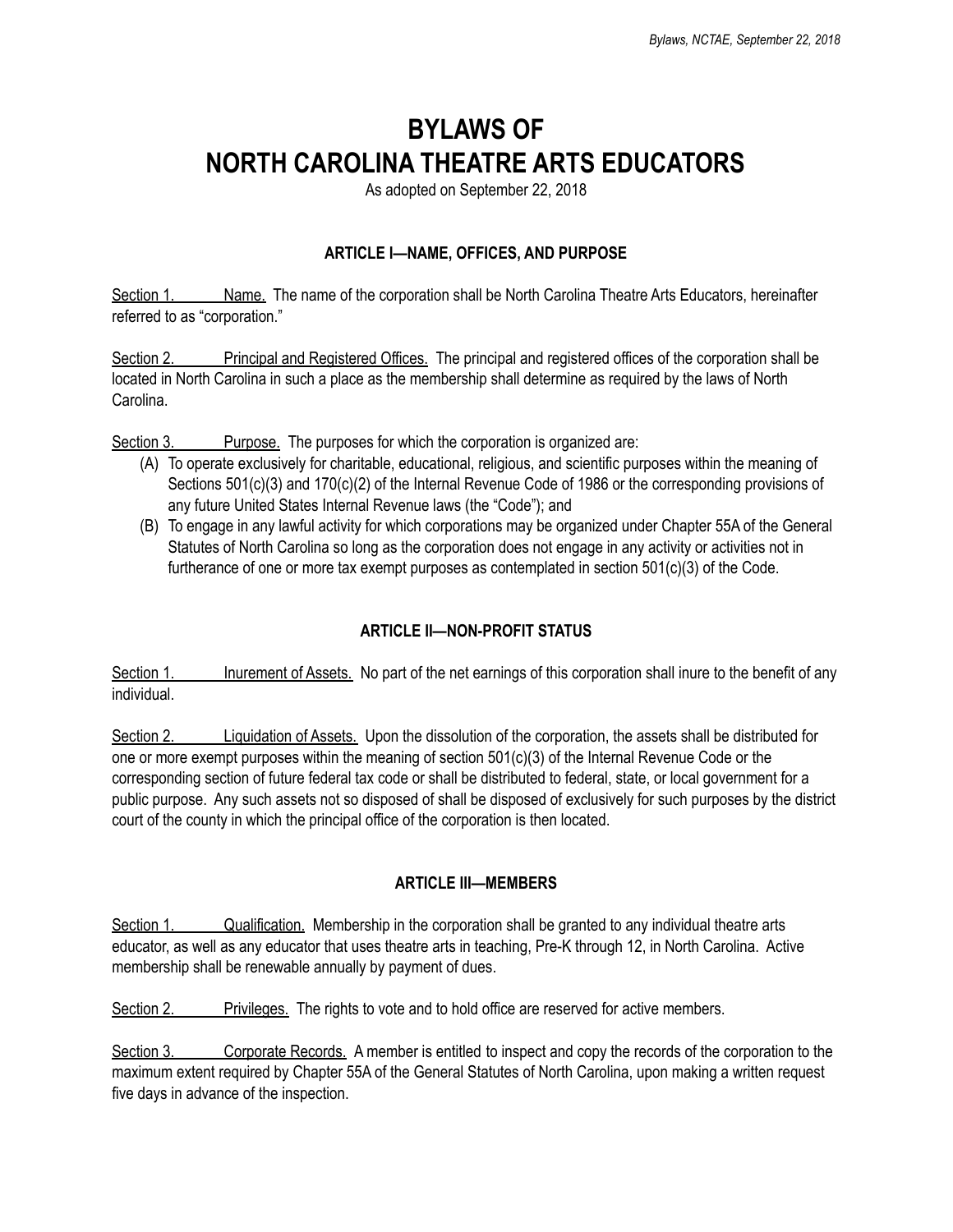Section 4. Associate Memberships. Associate memberships may be determined by the active membership as appropriate.

#### **ARTICLE IV—MEETINGS OF MEMBERS**

Section 1. Annual Meeting. The annual meeting shall be held as determined by the membership in September for the purpose of electing officers, amending the bylaws, and for the transaction of such other business as may be properly brought before the meeting. If the annual meeting shall not be held as designated by these bylaws, a substitute annual meeting may be called in accordance with the provisions of Section 3 of this Article IV. A meeting so called shall be designated and treated for all purposes as the annual meeting.

Section 2. Special Meeting. A special meeting of the corporation may be called at any time by the President, Secretary, or Treasurer on any issue to be considered at the special meeting.

Section 3. Notice of the Meeting. The person(s) calling a meeting of the corporation shall at least 10 days before the meeting give notice thereof by any usual means of communication.

Section 4. Quorum and Voting. A simple majority of those members in attendance, represented in person or by proxy, shall constitute a quorum for the transaction of business at any meeting of the corporation. Each member shall be entitled to one vote which may be cast in person or by proxy. A proxy shall be in writing, signed by the member, and filed with the Secretary prior to the commencement of the meeting.

Section 5. Manner of Acting. Except as otherwise provided for by law or in the bylaws, the act of the majority of the members present at a meeting at which a quorum is present shall be an act of the membership.

Section 6. Action without Meeting. The President, Secretary, or Treasurer may poll the membership by mail or e-mail vote. Official action may result from a simple majority of this vote.

#### **ARTICLE V—OFFICERS**

Section 1. Titles. The officers of the corporation shall be President, Secretary, and Treasurer.

Section 2. Election and Term. The President, Secretary, and Treasurer shall be elected at the annual meeting and shall serve three year terms. Officers will be elected on a rotation, with one Officer being elected each year. Officers may succeed themselves.

Section 3. Removal. Any officer elected by the membership may be removed by the membership whenever, in its judgment, the best interests of the corporation may be served; but removal shall be without prejudice to any contract rights of the individual.

Section 4. Resignation. Any officer may resign at any time by communicating in writing such request to the corporation. A resignation is effective when it is communicated unless it specifies in writing a later effective date.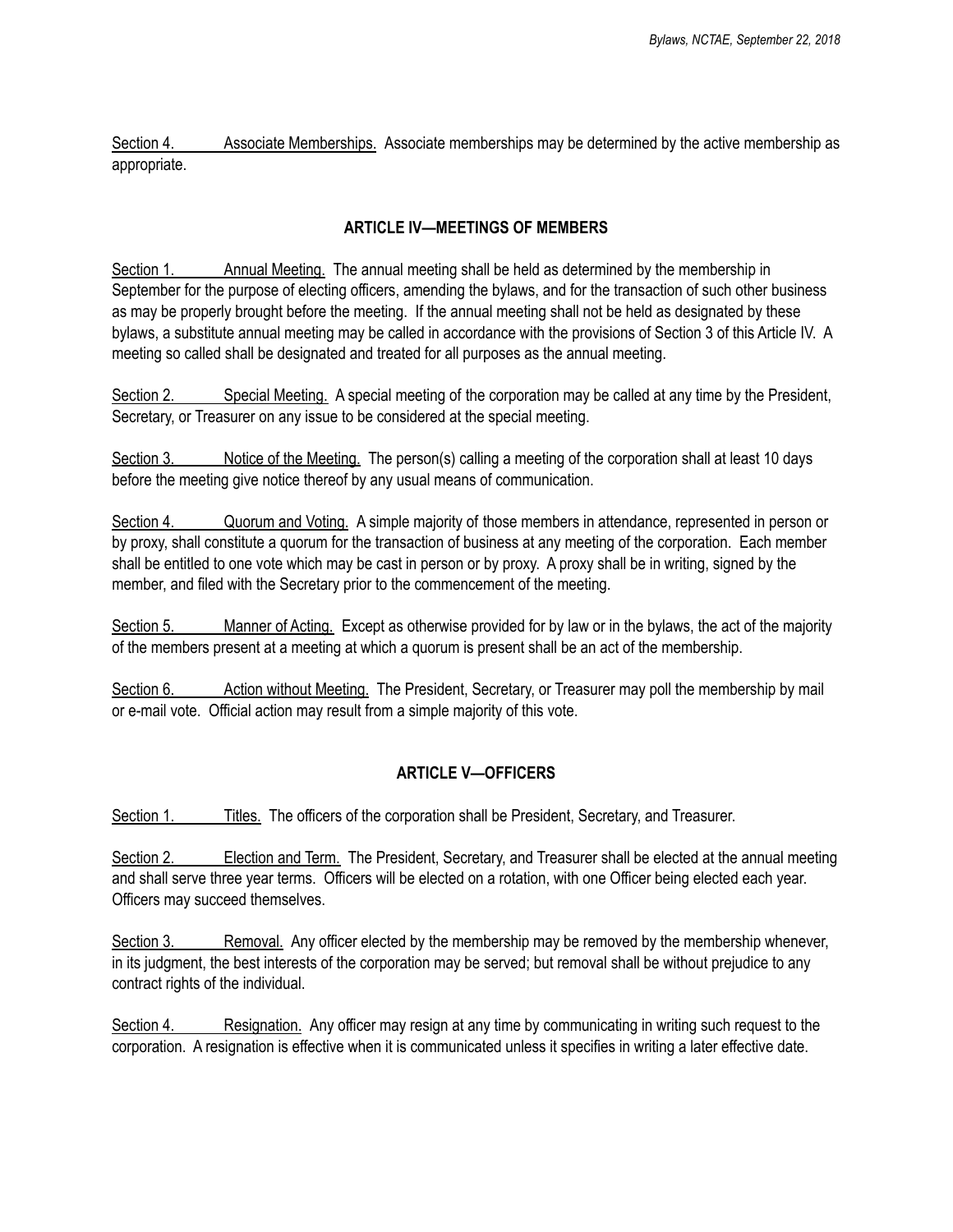Section 5. Vacancies. If the unexpired term is more than four months distant, vacancy of an elected office shall be temporarily filled by appointment from the Executive Committee. Such appointment shall stand until the next annual meeting when a special election shall be held to fill the vacancy until the end of the unexpired term.

Section 6. President. The President shall be the chief executive officer of the corporation and, subject to the control of the membership, shall supervise and control the management of the corporation in accordance with these bylaws. The President shall preside at the annual meeting. The President shall sign, with any other proper officer, instruments which may be lawfully executed on behalf of the corporation, except where required or permitted by law to be otherwise signed and executed, and except where the signing and execution shall be delegated by the membership or by the bylaws to some other officer or agent. In general, the President shall perform all duties incident to the office of President and such other duties as may be assigned by the membership from time to time.

Section 7. Secretary. The duties of the Secretary shall be to keep accurate records of the acts and proceedings of all meetings of the membership and shall give all notices required by law and these bylaws. The Secretary shall have general charge of the corporate books and records, and of the corporate seal and shall affix the corporate seal to any lawfully executed instrument requiring it. The Secretary shall sign such instruments as may require the signature of the Secretary and in general shall perform all duties incident to the office of the Secretary and such other duties as may be assigned from time to time by the President or by the membership.

Section 8. Treasurer. The duties of the Treasurer shall be to have custody of all funds and securities belonging to the corporation and shall receive, deposit, or disburse the same under the direction of the membership; provided, that the membership may appoint a custodian or depository for any such funds or securities, and the membership may designate those persons upon whose signature or authority such funds may be disbursed or transferred. The Treasurer shall in general perform the duties incident to the office and such other duties as may be assigned from time to time by the President of the membership. The Treasurer shall prepare or cause to be prepared a true statement of the corporation's assets and liabilities at the close of each fiscal year as designated in the Articles of Incorporation.

## **ARTICLE VI—COMMITTEES**

Section 1. Executive Committee. The Executive Committee shall consist of the President, Secretary, and Treasurer. The Executive Committee cannot negate any action taken by the membership. The Executive Committee, which shall have and may exercise the authority of the membership in the management of business and affairs of the corporation during intervals between meetings. The Executive Committee shall keep minutes of its proceedings and shall report to the membership on action taken. Minutes of the meetings of the Executive Committee shall be prepared and kept with the records of the corporation.

Section 2. Standing or Other Committees. Standing or other committees having two or more members may be designated by a resolution adopted by a majority of the membership. Vacancies in the membership of such committees shall be filled by appointment made in the same manner as provided in the case of the original appointment.

Section 3. Committee Authority. No committees of the corporation shall be authorized to take the following actions:

- (A) Authorize distributions to or for the benefit of the members or officers; or
- (B) Recommend to members or approve dissolution, merger, or the sale, pledge, or transfer of all or substantially all of the corporations assets; or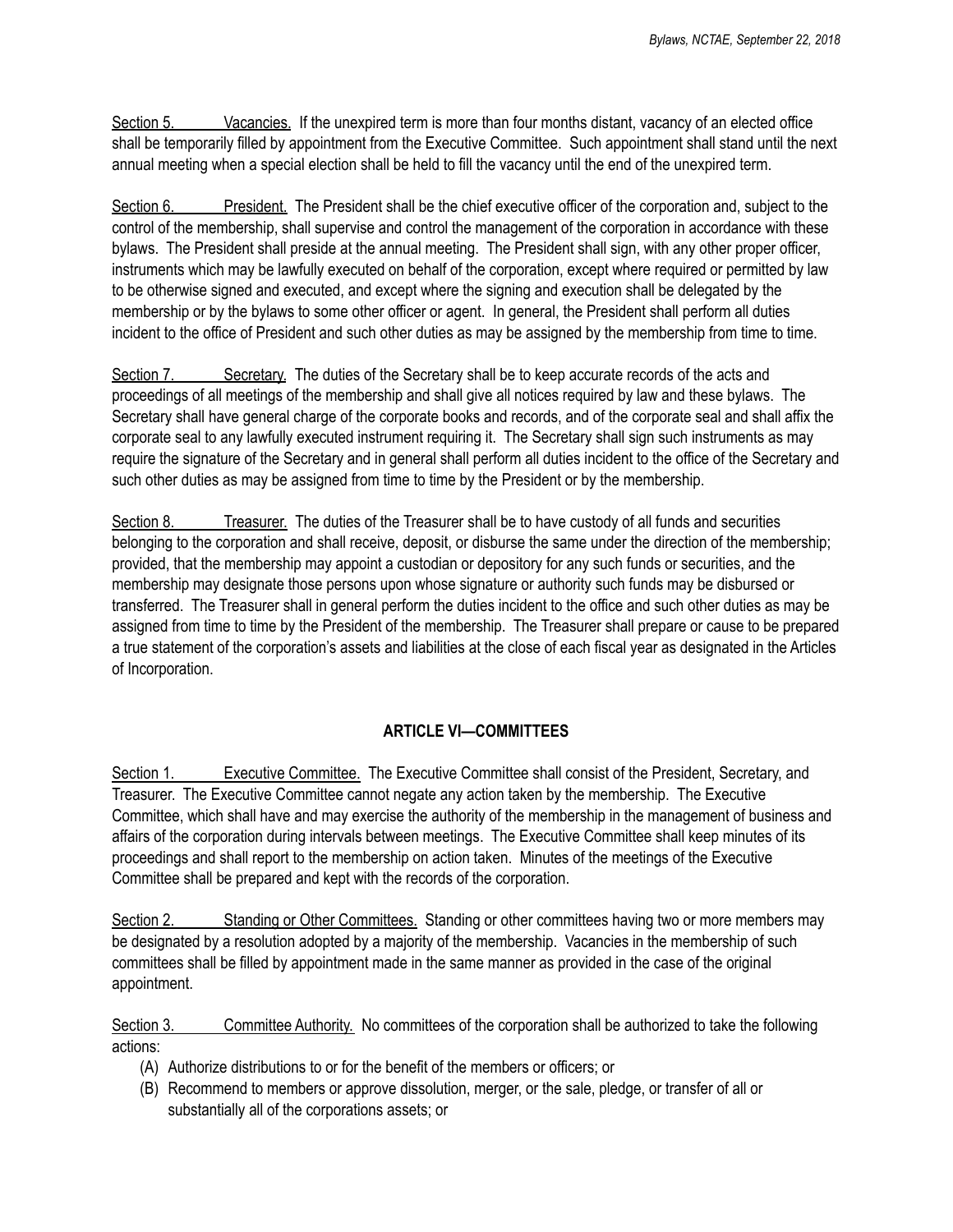(C) Adopt, amend, or repeal the Articles of Incorporation or the bylaws.

#### **ARTICLE VII—INDEMNIFICATION OF OFFICERS**

Section 1. General Policy. It shall be the policy of the corporation to indemnify to the maximum extent permitted by Chapter 55A of the General Statues of North Carolina, any one or more of the officers, members, employees, or agents and former officers, members, employees or agents of the corporation, and persons who serve or have served at the request of the corporation as members, partners, trustees, employees, or agents of another foreign or domestic settlements, and other liabilities incurred by them in connection with any pending, threatened or completed action, suit, or proceeding, whether civil, criminal, investigative, or administrative (a "proceeding") and against reasonable costs and expenses (including attorneys' fees) in connection with any proceeding, where such liabilities and litigation expenses were incurred incident to the good faith performance of their duties.

Section 2. Use of Corporate Funds. The corporation may advance expenses in connection with any proceeding to any such person in accordance with applicable law. The use of funds of the corporation for indemnification or for the purchase and maintenance of insurance for the benefit of the persons designated in Section 1 of this Article VI shall be deemed a proper expense of the corporation.

#### **ARTICLE VIII—GENERAL PROVISIONS**

Section 1. Seal. The seal of the corporation shall bear the name of the corporation and the letters "N.C."

Section 2. Waiver of Notice. Whenever any notice is required to be given to any member by law or by the Articles of Incorporation or bylaws of the corporation, a waiver thereof in writing signed by the person or persons entitled to such notice, whether before or after time stated therein, shall be equivalent of giving such notice.

Section 3. Structure of Business Proceedings. Unless otherwise stipulated by these bylaws, Roberts Rules of Order are the governing structure of all business proceedings of the corporation.

Section 4. Checks. All checks, drafts, or orders for the payment of money shall be signed by the officer or officers or other individuals that the membership may from time to time designate.

Section 5. Bond. The membership may by resolution require any or all officers, agents, or employees of the corporation to give bond to the corporation, with sufficient sureties, conditioned upon the faithful performance of the duties of their offices or positions, and to comply with such other conditions as may from time to time be required by the membership.

Section 6. Loans. No loans shall be contracted on behalf of the corporation and no evidence of indebtedness shall be issued in its name unless authorized by a resolution of the membership. Such authority may be general or confined to specific instances.

Section 7. Contracts. The membership may authorize any officer or officers, agent or agents, to enter into any contract or execute and deliver any instrument in the name or and on behalf of the corporation, and such authority may be general or confined to specific instances.

Section 8. Fiscal Year. The fiscal year of the corporation shall be the period ending on June 30 of each year.